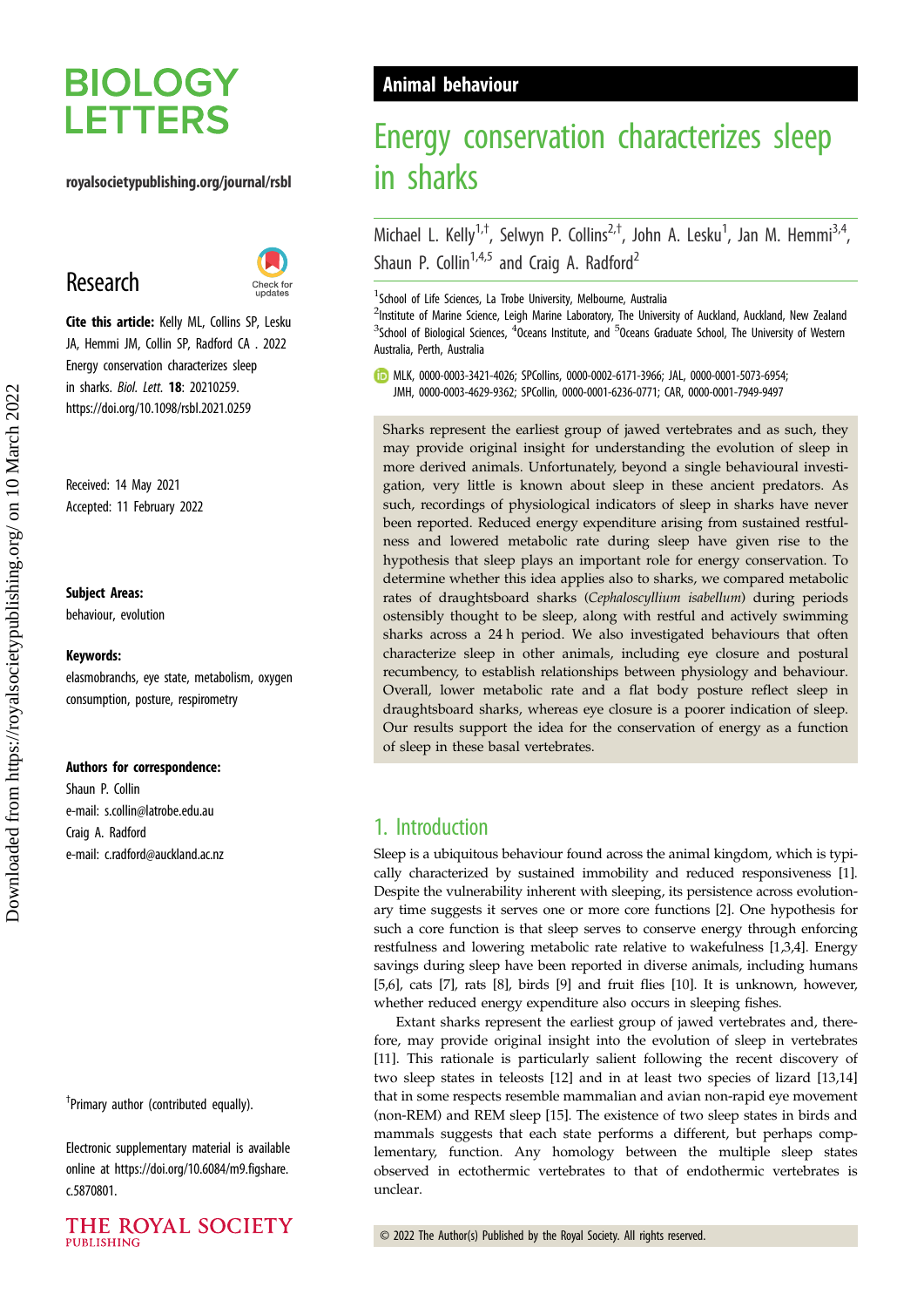Recent studies have found that Port Jackson (Heterodontus portusjacksoni) and draughtsboard (Cephaloscyllium isabellum) sharks are nocturnal with a reduced responsiveness to stimulation while asleep [[16,17\]](#page-4-0). However, as sleep is both a behavioural and physiological state involving multiple components, including changes in eye state, muscle tone, brain activity and metabolism [\[18](#page-4-0)], it is necessary to investigate as many sleep components as possible to fully characterize the sleep state, or states, in sharks [\[19](#page-4-0)].

Here, in draughtsboard sharks, we assessed changes in metabolic rate (mass-specific oxygen uptake rate or  $MO_2$ ), via intermittent-flow respirometry, and behaviours associated with sleep in other animals: eye state (open/closed), and body posture (upright/flat) over a 24 h period to determine whether sleep plays a role in energy conservation in sharks.

# 2. Material and methods

#### (a) Experimental animals and housing

Seven draughtsboard sharks (766–2705 g in weight) were collected from Hauraki Gulf, north-eastern New Zealand, and were housed in outdoor aquaria under natural light conditions. Animals were fed a diet of pilchards and held for a minimum of two weeks before the commencement of experiments. Food was withheld for at least 48 h prior to the start of experiments to ensure animals reached a post-absorptive state [[20,21\]](#page-5-0).

#### (b) Intermittent-flow respirometry system set-up

For detailed respirometry methods, see electronic supplementary material [[22](#page-5-0)]. In short, the system comprised an acrylic respirometry chamber submerged within a reservoir tank of flow-through seawater held at constant temperature (17.5°C, 1 µm filtered, UV sterilized). Water was homogenized in the chamber by a pump drawing water from one end and expelling into the other, through a PVC tube [[23](#page-5-0)]. A laptop computer, connected to a Firesting oxygen  $(O_2)$  meter with a contactless sensor spot (Pyroscience, Aachen, Germany) logged oxygen levels. MO<sub>2</sub> measurement cycles were interspersed with flush cycles to ensure a high quality of water (per cent  $O_2$  range 84–98%).

#### (c) Video recording set-up

Continuous, infrared illumination and overhead video recordings of animal behaviour during the 24 h measurement period were achieved following the methods detailed in Kelly et al. [\[16\]](#page-4-0). For further details on video recording set-up, see electronic supplementary material [[22](#page-5-0)].

#### (d) Experimental protocol

Animals were individually placed into the sealed respirometry chamber. Automated, intermittent-flow respirometry and video recordings began a minimum of 48 h later to allow each animal to acclimate to their new conditions before data collection began. Each protocol then lasted 24 h under a 12:12 light: dark photoperiod regime.

#### (e) Data analysis

Custom-written software calculated the gradient of the per cent  $O_2$  decline and the associated residual sum of squares  $(R^2)$ .  $\text{MO}_2$  (mgO<sub>2</sub> h<sup>-1</sup>) was then calculated from the decline in oxygen saturation. Metabolic rate and behaviour (eye states, posture and activity) data were manually scored second-by-second using the video recordings. Eye states were scored as open or closed and body postures of inactive sharks were scored as flat

Table 1. Mixed effects model showing the effects of activity (swimming, rest and sleep) and photoperiod (12 h day and night) on residual  $\dot{MO}_2$ values as calculated from a regression of  $\dot{MO}_2$  and body mass underlying fi[gure 1](#page-2-0)d. In each model, individual was set as a random effect; activity and photoperiod were treated as fixed effects.

| effect                 | nominator d.f.;<br>denominator $d.f.$ $F$ -ratio $p$ -value |       |        |
|------------------------|-------------------------------------------------------------|-------|--------|
| MO <sub>2</sub>        |                                                             |       |        |
| activity               | 2:21                                                        | 15.38 | < 0.01 |
| photoperiod            | 1:21                                                        | 25.08 | < 0.01 |
| activity * photoperiod | 1; 20                                                       | 5.84  | 0 03   |

(lying flat on the bottom of the tank) or upright (sitting perched up on pectoral fins) [\(figure 1](#page-2-0)a). Activity states were scored as swimming, rest (inactive less than 5 min) or sleep (inactive more than 5 min); the latter has been shown to be associated with reduced responsiveness, and, therefore, a demonstrated reflection of sleep [\[17\]](#page-4-0). For details on statistical analyses used, see electronic supplementary material [[22](#page-5-0)].

# 3. Results and discussion

### (a) Sleeping sharks have a lower metabolic rate

Our previous studies showed that draughtsboard sharks are nocturnal [[16,17](#page-4-0)]. Therefore, and unsurprisingly, swimming behaviour and mean  $MO<sub>2</sub>$  levels of draughtsboard sharks with an  $R^2 > 0.95$  (all activity states included) were significantly higher during the night  $(t_{12} = 4.13)$ ,  $p < 0.01$ ) ([figure 1](#page-2-0)b). However, from these data alone, it remained unclear whether restful sharks were sleeping sharks. To address this question, we sampled the  $MO_2$  data based on activity state (using the criteria of  $R^2 > 0.8$  and bout length of greater than 90 s) to account for varying bout lengths found within each activity state. Shark mean  $MO<sub>2</sub>$  levels were significantly lower during sleep (i.e. inactive for at least 5 min) and the highest during swimming (figure  $1c$ ).

These data were then parsed further to include the expression of each activity state during day and night to reveal whether sleeping animals consistently showed a lower metabolic rate while asleep. During the day, sharks never swam for more than 90 s (with an  $R^2 > 0.8$ ), therefore, no daytime  $\dot{M}O_2$  data were available for this state. The level of  $MO<sub>2</sub>$  varied between activity states (swimming, rest and sleep) and between day and night (table 1), with  $\rm \dot{MO}_2$ level recordings again highest during night swimming ([figure 1](#page-2-0)d). Metabolic rates were low and similar irrespective of whether sharks slept during the day or night. Variability in  $MO<sub>2</sub>$  during night rest was similar to the variability observed during night swimming, suggesting that at least some night rest reflects quiet wakefulness. Accordingly, night rest  $MO_2$ was significantly higher than day rest (Tukey's post hoc test:  $t_{21} = -5.06$ ,  $p < 0.01$ ) and during sleep (day:  $t_{20} = -7.18$ ,  $p <$ 0.01; night:  $t_{20} = 4.97$ ,  $p < 0.01$ ). Conversely, day rest  $\text{MO}_2$ was similar to  $MO_2$  during both day sleep ( $t_{21} = 1.39$ ,  $p =$ 0.73) and night sleep ( $t_{22} = -0.36$ ,  $p = 0.99$ ), which might indicate that sharks fell asleep quicker during the day than during the night (to the effect that at least some day rest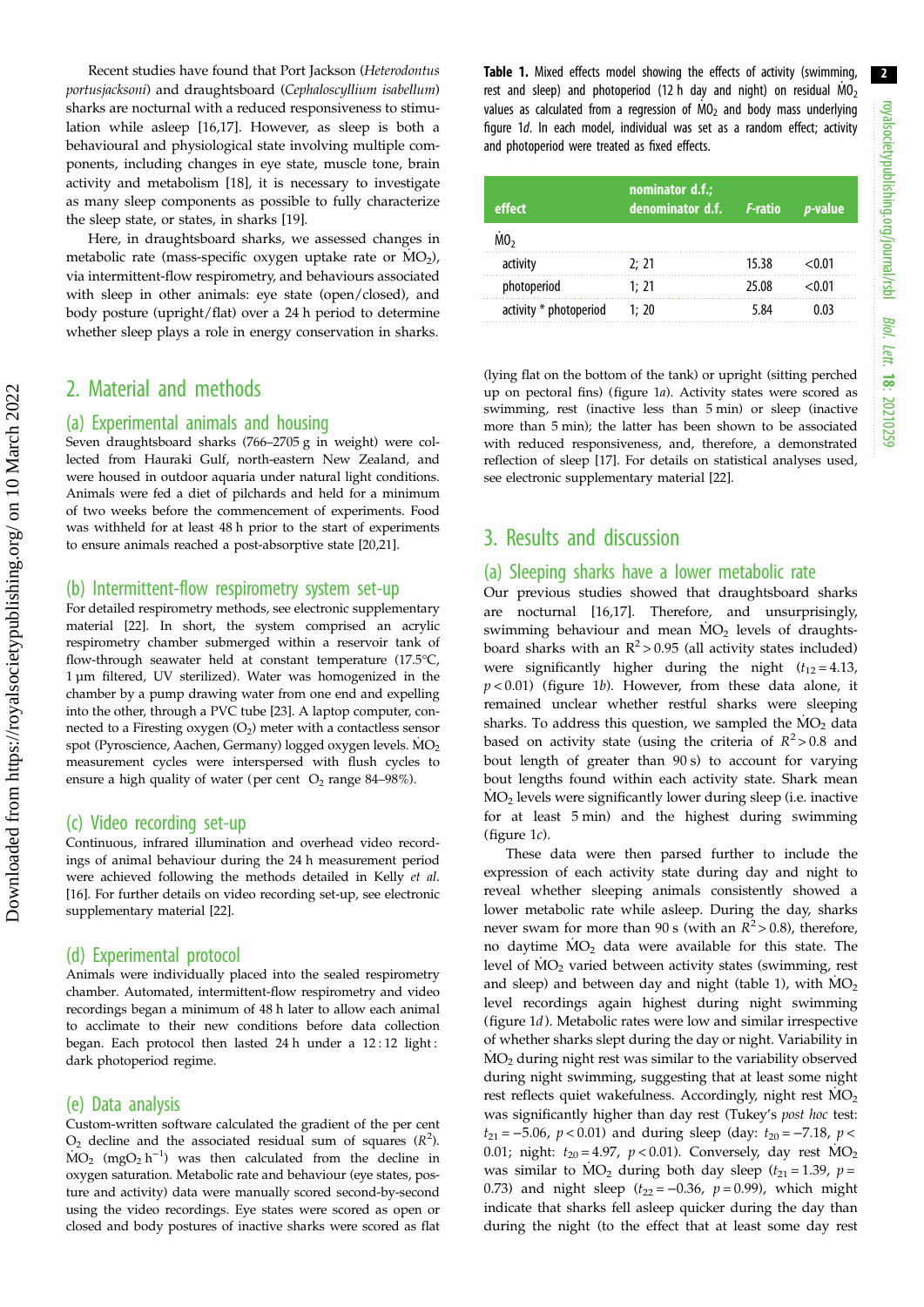3

<span id="page-2-0"></span>(*a*)



Figure 1. (a) Drawings of upright (i) and flat (ii) body postures, and open (iii) and closed (iv) eyes used to score behavioural data from video recordings. (b) Box plot of day and night residual MO<sub>2</sub> values (i.e. controlling for body mass) from intermittent-flow respirometry measure periods (all activity states included) over a 24 h period (L : D 12 : 12). (c) Box plot of residual MO<sub>2</sub> values across three activity states (irrespective of photoperiod) using subsampled data points from all measure periods with an applied criteria of an  $R^2 > 0.8$  and a length of greater than 90 s. (d) Box plot of the residual MO<sub>2</sub> values in (c), but partitioned by photoperiod (day, night). (e) Regression of subsampled residual MO<sub>2</sub> values against subsample duration (blue indicates sleep; grey denotes rest); all data fit the criteria of an  $R^2 > 0.8$  and a length of greater than 90 s; vertical line indicates 5 min of inactivity. For (b,c,d), solid black lines indicate means; dotted lines denote medians; edges of boxes represent quartiles; whiskers reflect maximum and minimum values; grey circles represent individual samples (random x-axis dispersal); significant pairwise contrasts are denoted by the letters a, b and c.

should actually be considered to be day sleep). Cube-root transformed residual  $MO_2$  values did not vary with changes in measured rest or sleep duration (figure 1e). However, for a given measurement period, the cube-root of residual  $\rm \dot{MO}_2$ during sleep was between 0.19 and 1.07 less than that observed during rest. These data, therefore, reinforce the results found by Kelly et al. [\[17](#page-4-0)] that sharks restful for at least 5 min were asleep. Thus, not only do sleeping sharks have reduced responsiveness to stimulation, they also have a lower metabolic rate.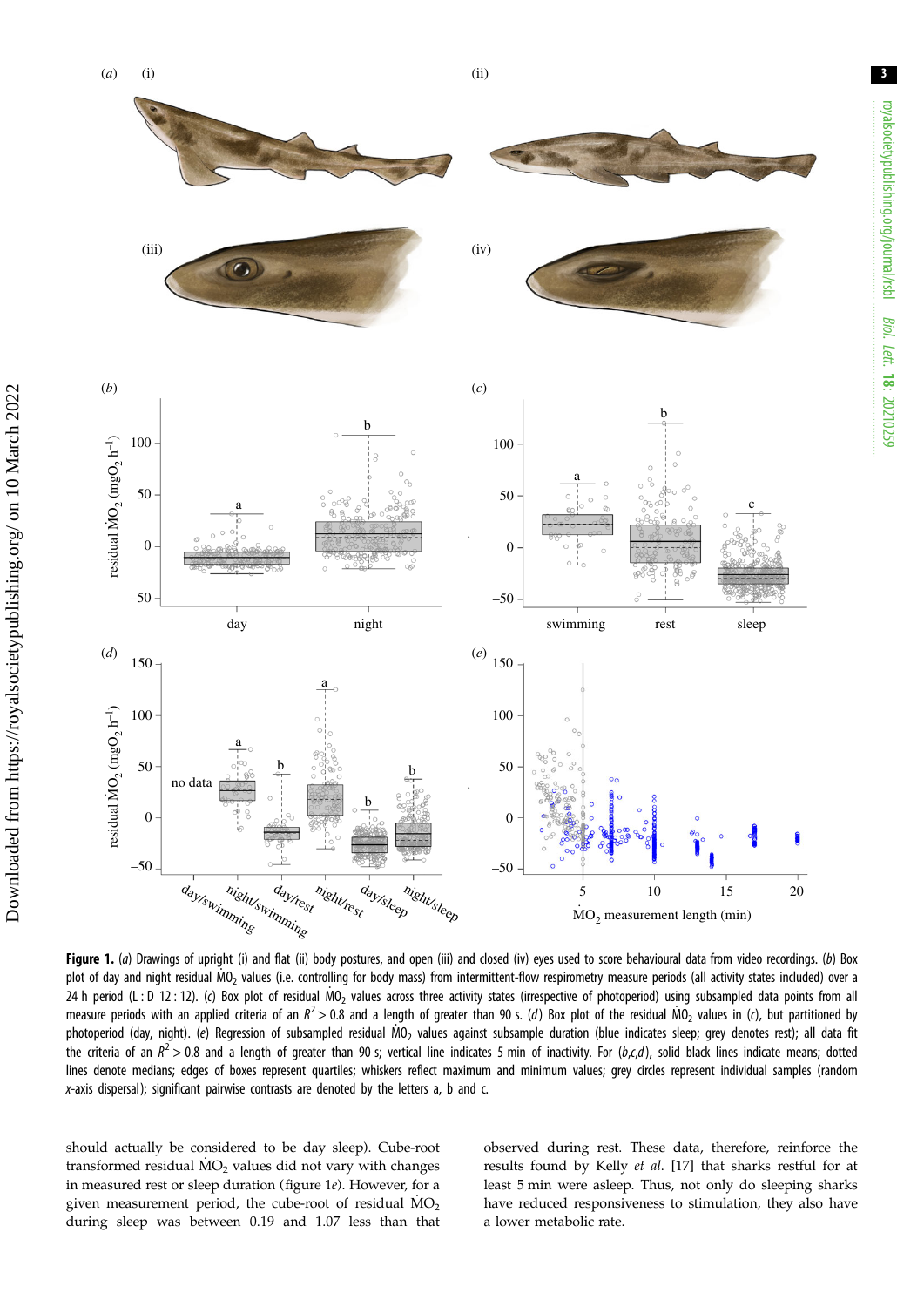4

<span id="page-3-0"></span>

Figure 2. (a) Box plot of the per cent time animals were observed with open and closed eyes, and (b) in flat and upright postures between sleeping and rest states. (c) Box plot showing the per cent of time animals were observed with closed eyes and  $(d)$  a flat body posture during sleeping and resting states throughout the (12 h) day and night. (e) Comparative boxplots of residual MO<sub>2</sub> values across (left) activity states and (right) posture, partitioned by photoperiod, using subsampled data points from all measure periods. For all panels, solid black lines indicate means; dotted lines denote median; edges of boxes represent quartiles; whiskers reflect maximum and minimum values. For  $(a-d)$ , significant pairwise contrasts are denoted by asterisks. For  $(e)$ , grey circles represent individual samples (random x-axis dispersal); letters a and b denote pairwise contrasts.

## (b) Recumbent posture is a better indicator of sleep

#### than eye closure

Downloaded from https://royalsocietypublishing.org/ on 10 March 2022

Downloaded from https://royalsocietypublishing.org/ on 10 March 2022

While swimming, sharks always had their eyes open. When resting, the eyes were also more likely to be open  $(z_{6,13} =$ 161.40,  $p < 0.01$ ) (figure 2*a*). Conversely, during sleep, the eyes were most often closed ( $z_{6,13}$  = 353.30,  $p$  < 0.01). Postural changes were also associated with sleep as sleeping animals adopted a flat body posture  $(z_{6,13} = 456.60, p < 0.01)$  (figure 2b) whereas resting animals sat upright  $(z_{6,13} =$ 158.50,  $p < 0.01$ ). This might, at first, suggest that closed eyes and a flat posture reflect sleep, and both are behaviours commonly associated with mammalian sleep [[24\]](#page-5-0). However, upon separating states by photoperiod, we found that eye closure was more common during day sleep  $(z_{6,12} = 241.74, ...)$  $p < 0.01$ ) and day rest ( $z_{6,11} = 121.09$ ,  $p < 0.01$ ) (figure 2*c*), a behavioural pattern that has also been observed in the large-spotted dogfish (Scyliorhinus stellaris) [[25\]](#page-5-0). However,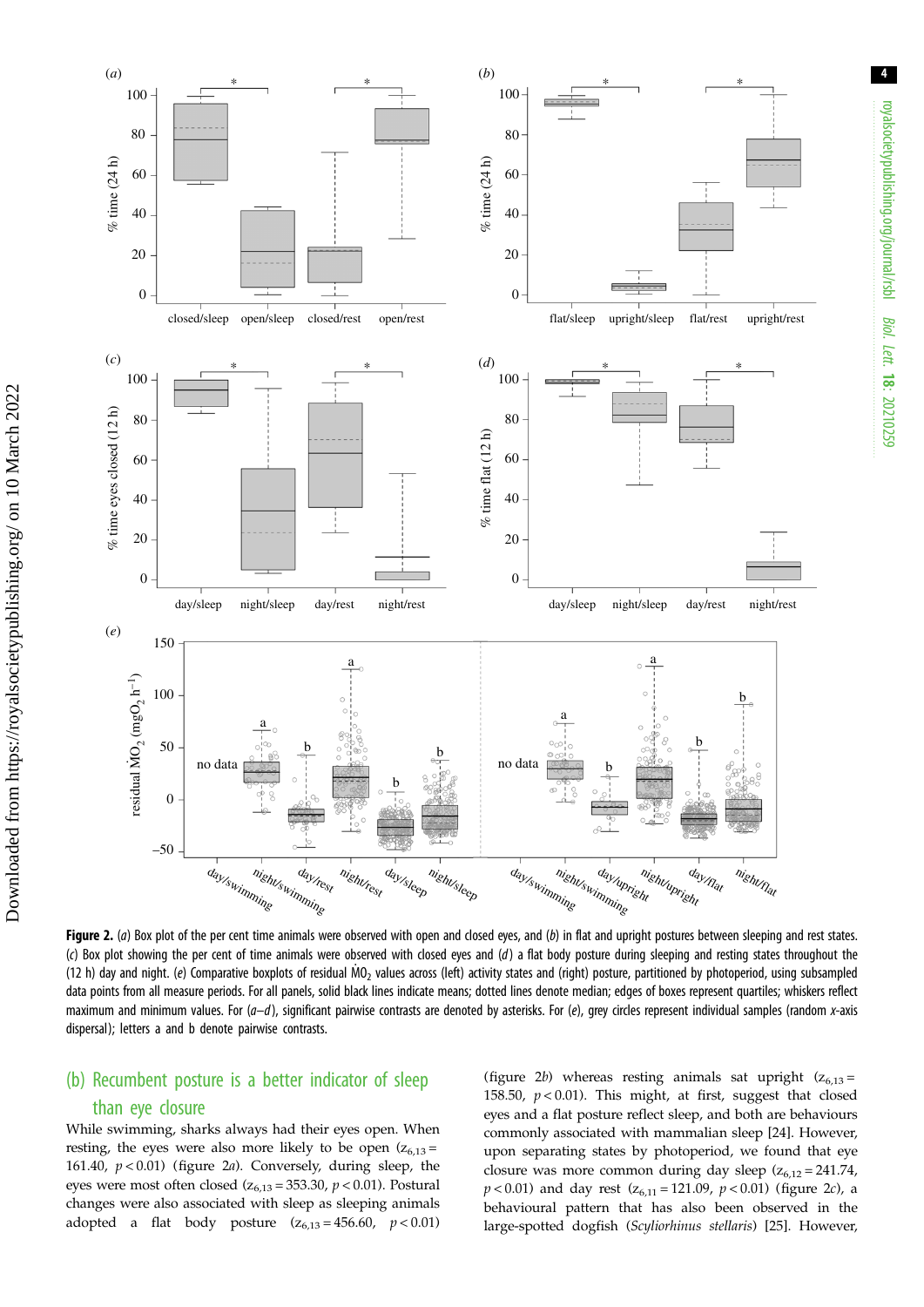5

<span id="page-4-0"></span>animals that were inactive for more than 5 min (i.e. asleep) during the night had eyes open in approximately 38% of all cases. Taken together, this suggests that eye closure is more likely associated with an external factor, such as the presence of light rather than sleep. Similarly, the proportion of flat body posture was significantly higher during rest  $(z_{6,11} =$ 122.49,  $p < 0.01$ ) and sleep states  $(z_{6,12} = 83.33, p < 0.01)$ throughout the day [\(figure 2](#page-3-0)d). This supports our  $MO_2$ data that animals inactive for at least 5 min are sleeping. The fact that animals engaged in rest (inactive less than 5 min) during the day spent more time flat also supports the idea that some daytime rest might represent sleep. This might suggest that animals fell asleep faster during the day. It is important to note that night and day  $MO<sub>2</sub>$  data partitioned by posture showed a similar pattern to the data partitioned by activity [\(figure 2](#page-3-0)e). This suggests that both the amount of time spent inactive and body posture are good predictors for sleep in this species.

## 4. Conclusion

The collection of metabolic data via intermittent-flow respirometry in marine fishes, including sharks, is well explored [\[23](#page-5-0),[26](#page-5-0)–[31](#page-5-0)]. Until now, however, no work had directly investigated the metabolic rates of sleeping fishes per se. This study highlights that, like in many vertebrates [1], sleep in sharks is associated with reduced metabolic rate. Thus, the hypothesis that sleep is important for energy conservation [3,4] is supported by this study in a primitive vertebrate. By doing so, we have provided the first physiological evidence of sleep in sharks and find support for our published (behavioural)

report on sleep in draughtsboard sharks [17]. Sleep is largely unstudied in this diverse group of cartilaginous fishes and future research should focus on other physiological indicators of sleep, such as changes in brain activity, for a more complete portrait of sleep in these vertebrates.

Data accessibility. Datasets and electronic supplementary material are available at datadryad.org. [https://doi.org/10.5061/dryad.](https://doi.org/10.5061/dryad.m37pvmd2z) [m37pvmd2z.](https://doi.org/10.5061/dryad.m37pvmd2z) The data are provided in the electronic supplementary material [[22\]](#page-5-0).

Authors' contributions. M.L.K.: conceptualization, data curation, funding acquisition, investigation, methodology, project administration, writing—original draft and writing—review and editing; S.P.Collins: data curation, formal analysis, investigation, methodology, software, visualization, writing—original draft and writing—review and editing; J.A.L.: formal analysis, supervision, visualization, writing—original draft and writing—review and editing; J.M.H.: supervision and writing—original draft; S.P.Collin: funding acquisition, resources, supervision and writing—original draft; C.A.R.: formal analysis, funding acquisition, resources, supervision, visualization, writing original draft and writing—review and editing.

All authors gave final approval for publication and agreed to be held accountable for the work performed therein.

Funding. This study was supported by a La Trobe University Research Focus Areas Grant and a Sea World Research & Rescue Foundation Grant to M.L.K., J.A.L. and S.P.Collin; a University of Western Australia Robson & Robertson PhD Award and Endeavour Leadership Fellowship to M.L.K.; and The University of Auckland (S.P.Collins and C.A.R.).

Competing interests. We declare we have no competing interests.

Acknowledgements. The authors would like to acknowledge Neill Herbert, Peter Browne and Jimmy Rapson for their contribution to experimental construction; Errol Murray for his contribution to animal collection and animal husbandry; and Laura X. Tan for her contribution to illustrations.

# **References**

- 1. Siegel JM. 2009 Sleep viewed as a state of adaptive inactivity. Nat. Rev. Neurosci. 10, 747-753. ([doi:10.](http://dx.doi.org/10.1038/nrn2697) [1038/nrn2697\)](http://dx.doi.org/10.1038/nrn2697)
- 2. Lesku JA, Aulsebrook AE, Kelly ML, Tisdale RK. 2019 Evolution of sleep and adaptive sleeplessness. In Handbook of sleep research (ed. HC Dringenberg), pp. 299–316. Amsterdam, The Netherlands: Academic Press/Elsevier.
- 3. Berger RJ, Phillips NH. 1993 Sleep and energy conservation. Physiology 8, 276–281. ([doi:10.1152/](http://dx.doi.org/10.1152/physiologyonline.1993.8.6.276) [physiologyonline.1993.8.6.276](http://dx.doi.org/10.1152/physiologyonline.1993.8.6.276))
- 4. Berger RJ, Phillips NH. 1995 Energy conservation and sleep. Behav. Brain Res. 69, 65-73. [\(doi:10.](http://dx.doi.org/10.1016/0166-4328(95)00002-B) [1016/0166-4328\(95\)00002-B\)](http://dx.doi.org/10.1016/0166-4328(95)00002-B)
- 5. Hammel HT, Elsner RW, Le Messurier DH, Andersen HT, Milan FA. 1959 Thermal and metabolic responses of the Australian aborigine exposed to moderate cold in summer. J. Appl. Physiol. 14, 605–615. ([doi:10.1152/jappl.1959.14.4.605](http://dx.doi.org/10.1152/jappl.1959.14.4.605))
- 6. Nofzinger EA et al. 2002 Human regional cerebral glucose metabolism during non-rapid eye movement sleep in relation to waking. Brain 125, 1105–1115. ([doi:10.1093/brain/](http://dx.doi.org/10.1093/brain/awf103) [awf103](http://dx.doi.org/10.1093/brain/awf103))
- 7. Stevenson MH, McGinty DJ. 1978 Polygraphic studies of kitten development: respiratory rate and variability

during sleep-waking states. Dev. Psychobiol. 11, 393–403. ([doi.org/10.1002/dev.420110503](https://doi.org/org/10.1002/dev.420110503))

- 8. Franken P, Tobler I, Borbély AA. 1992 Sleep and waking have a major effect on the 24-h rhythm of cortical temperature in the rat. J. Biol. Rhythms 7, 341–352. ([doi:10.1177/074873049200700407\)](http://dx.doi.org/10.1177/074873049200700407)
- 9. Amlaner CJ, Ball NJ. 1983 A synthesis of sleep in wild birds. Behaviour 87, 85–119. [\(doi:10.1163/](http://dx.doi.org/10.1163/156853983X00138) [156853983X00138\)](http://dx.doi.org/10.1163/156853983X00138)
- 10. Stahl BA, Slocumb ME, Chaitin H, DiAngelo JR, Keene AC. 2017 Sleep-dependent modulation of metabolic rate in Drosophila. Sleep 40, zsx084. [\(doi:10.1093/sleep/zsx084\)](http://dx.doi.org/10.1093/sleep/zsx084)
- 11. Kelly ML, Collin SP, Hemmi JM, Lesku JA. 2019 Evidence for sleep in sharks and rays: behavioural, physiological, and evolutionary considerations. Brain Behav. Evol. 94, 37–50. [\(doi10.1159/000504123\)](http://dx.doi.org/doi10.1159/000504123)
- 12. Leung LC, Wang GX, Madelaine R, Skariah G, Kawakami K, Deisseroth K, Urban AE, Mourrain P. 2019 Neural signatures of sleep in zebrafish. Nature 517, 198–204. [\(doi10.1038/s41586-](http://dx.doi.org/doi10.1038/s41586-019-1336-7) [019-1336-7\)](http://dx.doi.org/doi10.1038/s41586-019-1336-7)
- 13. Libourel PA, Barrillot B, Arthaud S, Massot B, Morel AL, Beuf O, Herrel A, Luppi PH. 2018 Partial homologies between sleep states in lizards, mammals, and birds suggest a complex evolution of

sleep states in amniotes. PLoS Biol. 16, e2005982. ([doi:10.1371/journal.pbio.2005982\)](http://dx.doi.org/10.1371/journal.pbio.2005982)

- 14. Shein-Idelson M, Ondracek JM, Liaw HP, Reiter S, Laurent G. 2016 Slow waves, sharp waves, ripples, and REM in sleeping dragons. Science 352, 590–595. [\(doi10.1126/science.aaf3621\)](http://dx.doi.org/doi10.1126/science.aaf3621)
- 15. Ungurean G, van der Meij J, Rattenborg NC, Lesku JA. 2020 Evolution and plasticity of sleep. Curr. Opin. Physiol. 15, 111–119. [\(doi:10.1016/j.cophys.](http://dx.doi.org/10.1016/j.cophys.2019.12.013) [2019.12.013](http://dx.doi.org/10.1016/j.cophys.2019.12.013))
- 16. Kelly ML, Murray ERP, Kerr CC, Radford CA, Collin SP, Lesku JA, Hemmi JM. 2020 Diverse activity rhythms in sharks (Elasmobranchii). J. Biol. Rhythms 35, 476–488. ([doi:10.1177/](http://dx.doi.org/10.1177/0748730420932066) [0748730420932066\)](http://dx.doi.org/10.1177/0748730420932066)
- 17. Kelly ML, Spreitzenbarth S, Kerr CC, Hemmi JM, Lesku JA, Radford CR, Collin SP. 2021 Behavioural sleep in two species of buccal pumping sharks (Heterodontus portusjacksoni and Cephaloscyllium isabellum). J. Sleep Res. 30, e13139. [\(doi10.1111/jsr.13139\)](http://dx.doi.org/doi10.1111/jsr.13139)
- 18. Blumberg MS, Lesku JA, Libourel PA, Schmidt MH, Rattenborg NC. 2020 What is REM sleep? Curr. Biol. 30, R38–R49. ([doi10.1016/j.cub.2019.](http://dx.doi.org/doi10.1016/j.cub.2019.11.045) [11.045](http://dx.doi.org/doi10.1016/j.cub.2019.11.045))
- 19. Aulsebrook AE, Jones TM, Rattenborg NC, Roth TC, Lesku JA. 2016 Sleep ecophysiology: integrating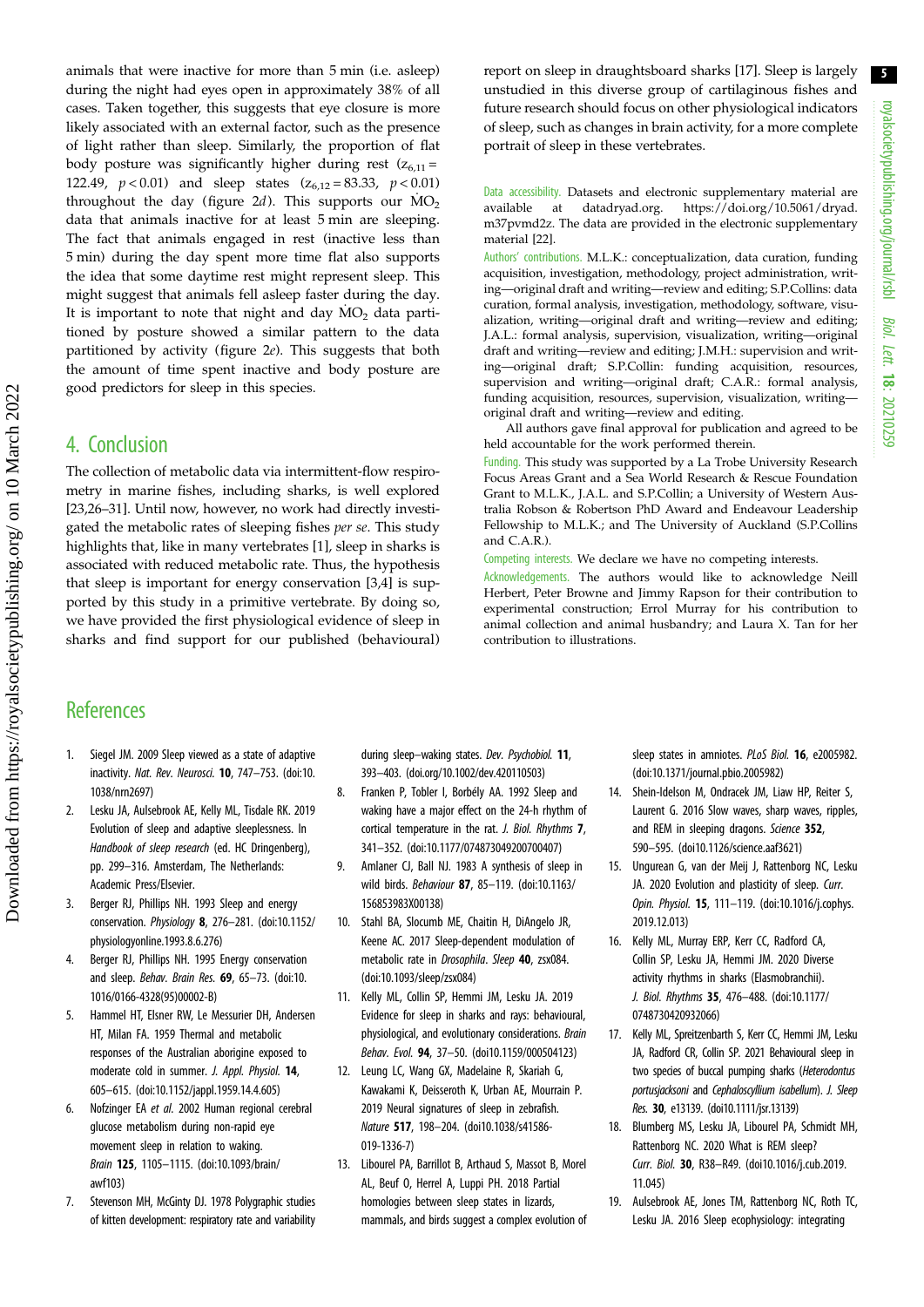<span id="page-5-0"></span>neuroscience and ecology. Trends Ecol. Evol. 31, 590–599. ([doi10.1016/j.tree.2016.05.004](http://dx.doi.org/doi10.1016/j.tree.2016.05.004))

- 20. Papastamatiou YP, Lowe CG. 2007 Postprandial response of gastric pH in leopard sharks (Triakis semifasciata) and its use to study foraging ecology. J. Exp. Biol. 207, 225–232. [\(doi10.1242/jeb.00741\)](http://dx.doi.org/doi10.1242/jeb.00741)
- 21. Leigh SC, Papastamatiou Y, German DP. 2017 The nutritional physiology of sharks. Rev. Fish Biol. Fisheries 27, 561–585. ([doi:10.1007/s11160-017-9481-2\)](http://dx.doi.org/10.1007/s11160-017-9481-2)
- 22. Kelly ML, Collins S, Lesku JA, Hemmi JM, Collin SP, Radford CR. 2022 Energy conservation characterizes sleep in sharks. Figshare
- 23. Chabot D, Steffensen JF, Farrell AP. 2016 The determination of standard metabolic rate in fishes. J. Fish Biol. 88, 81–121. ([doi:10.1111/jfb.12845](http://dx.doi.org/10.1111/jfb.12845))
- 24. Tobler I. 2011 Phylogeny of sleep regulation. In Principles and practice of sleep medicine (eds MH

Kryger, T Roth, WC Dement), pp. 112–125. Philadelphia, PA: Saunders.

- 25. Weber VE. 1961 Uber ruhelagen von fischen. Z. Tierpsychol. 18, 517–533. ([doi:10.1111/j.1439-](http://dx.doi.org/10.1111/j.1439-0310.1961.tb00240.x) [0310.1961.tb00240.x\)](http://dx.doi.org/10.1111/j.1439-0310.1961.tb00240.x)
- 26. Svendsen MBS, Bushnell PG, Steffensen JF. 2016 Design and setup of intermittent-flow respirometry system for aquatic organisms. J. Fish Biol. 88, 26–50. ([doi:10.1111/jfb.12797](http://dx.doi.org/10.1111/jfb.12797))
- 27. Svendsen MBS, Bushnell PG, Christensen EAF, Steffensen JF. 2016 Sources of variation in oxygen consumption of aquatic animals demonstrated by simulated constant oxygen consumption and respirometers of different sizes. J. Fish Biol. 88, 51–64. ([doi:10.1111/jfb.12851](http://dx.doi.org/10.1111/jfb.12851))
- 28. Carlson JK, Goldman KJ, Lowe C. 2004 Metabolism, energetic demand, and endothermy. In The biology of

sharks and their relatives (eds J Carrier, J Musick, M Heithaus), pp. 203–224. Boca Raton, FL: CRC Press LLC.

- 29. Whitney NM, Papastamatiou YP, Holland KN, Lowe CG. 2007 Use of an acceleration data logger to measure diel activity patterns in captive whitetip reef sharks, Triaenodon obesus. Aquat. Living Resour. 20, 299–305. ([doi:10.1051/alr:2008006](http://dx.doi.org/10.1051/alr:2008006))
- 30. Payne NL et al. 2015 A new method for resolving uncertainty of energy requirements in large water breathers: the 'mega-flume' seagoing swim-tunnel respirometer. Methods Ecol. Evol. 6, 668–677. ([doi:10.1111/2041-210X.12358\)](http://dx.doi.org/10.1111/2041-210X.12358)
- 31. Ste-Marie E, Watanabe YY, Semmens JM, Marcoux M, Hussey NE. 2020 A first look at the metabolic rate of Greenland sharks (Somniosus microcephalus) in the Canadian Arctic. Sci. Rep. 10, 1–8. [\(doi:10.](http://dx.doi.org/10.1038/s41598-020-76371-0) [1038/s41598-020-76371-0\)](http://dx.doi.org/10.1038/s41598-020-76371-0)

Lett.

18: 20210259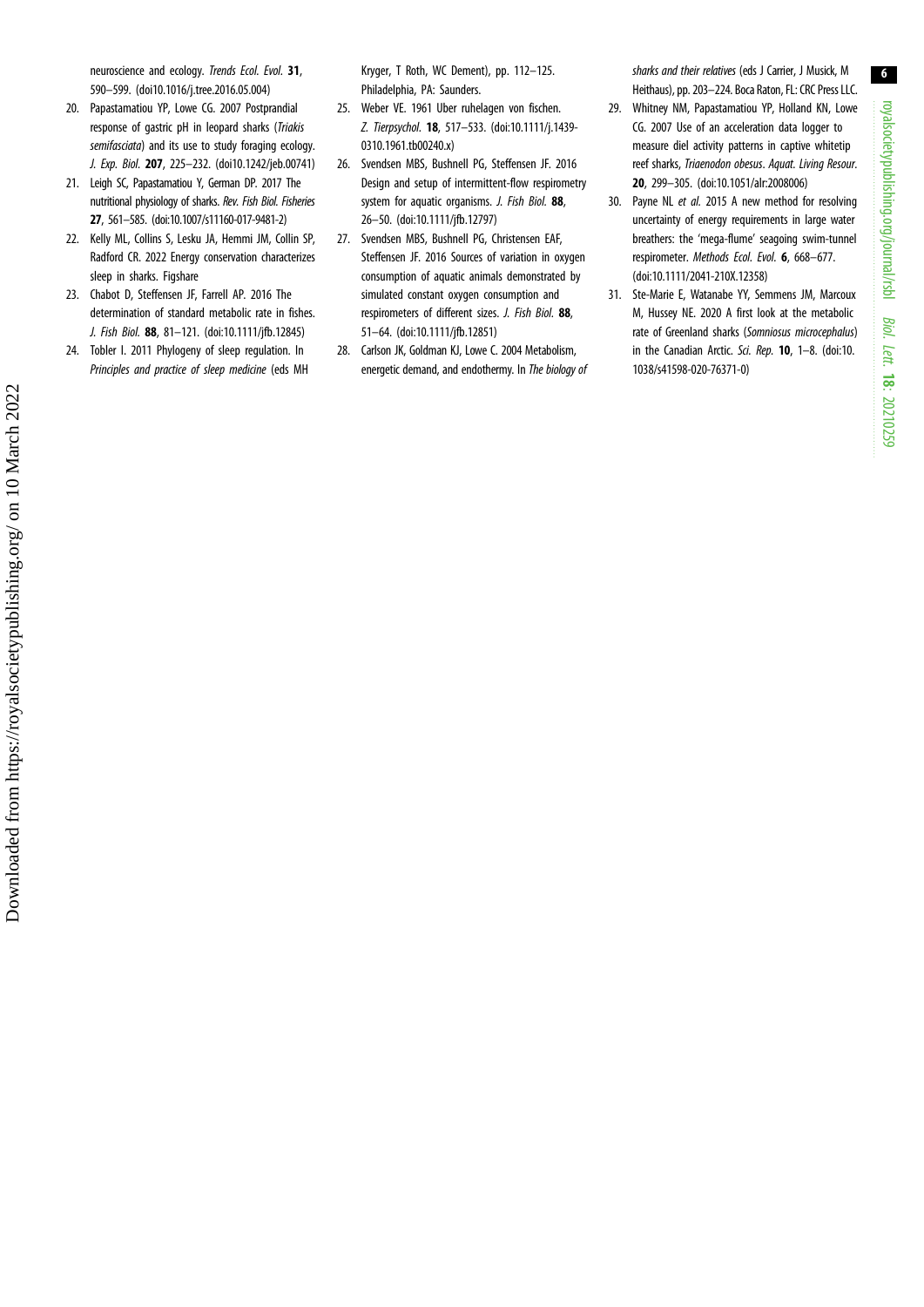## **Energy conservation characterizes sleep in sharks**

Michael L. **Kelly**, Selwyn P. **Collins**, John A. **Lesku**, Jan M. **Hemmi**, Shaun P. **Collin**, and Craig A. **Radford**

# **Supplementary Material**

## **Materials and Methods**

### *Experimental animals and housing*

Seven adult draughtboard sharks (*Cephaloscyllium isabellum*; 4 females, 3 males; 766-2705 g in weight; 350-720 mm in length) were obtained in 2018 from a commercial fisherman of the Leigh coast, northern New Zealand. At the Leigh Marine Laboratory, they were held in a 1200 L tank with flow-through 200 μm filtered seawater (hourly water changes) at ambient temperature (17-18 °C range) and fed pilchards every three days. Animals were held on a 12:12 light:dark cycle and allowed to acclimate for at least two weeks before experiments. Experiments were approved by the University of Auckland Animal Ethics committee (approval no. 001983).

## *Intermittent-flow respirometry setup*

The custom-built respirometer held one shark at a time and consisted of a sealed acrylic chamber (external length: 870 mm, width: 320 mm, depth: 170 mm; capacity: 38 L) with tubing between it and two small submersible pumps (eHeim compact 1000, Stuttgart, Germany). The chamber was large enough to facilitate free movement and swimming of sharks. The first (circulation) pump was connected to the chamber at opposite ends and was designed to constantly mix seawater internally for accurate oxygen saturation measures. The combined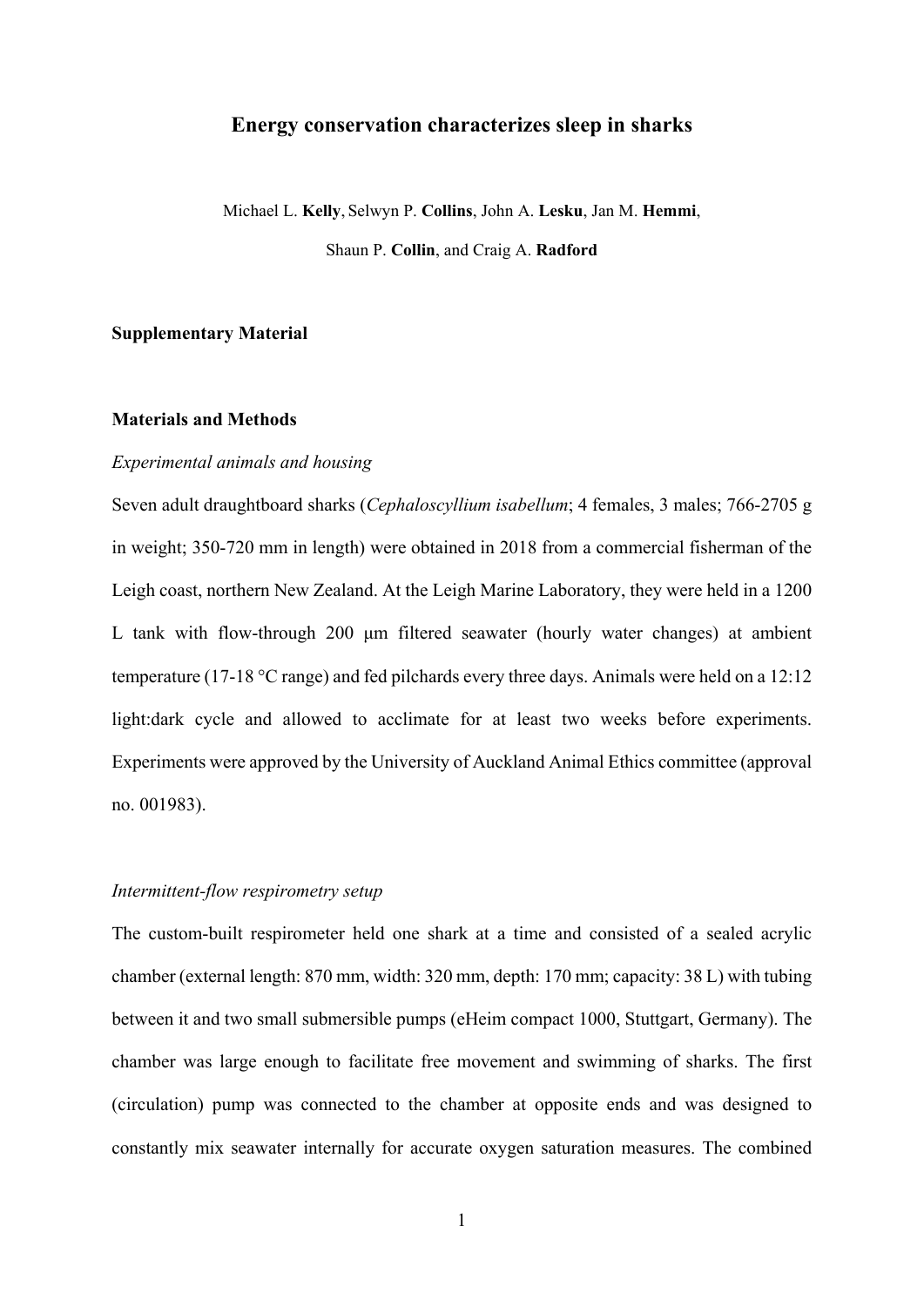volume of the chamber, circulation pump and tubing was 42.7 L. The second (flush) pump was only connected to the chamber at one end and was designed to flush fresh, clean seawater from the main experimental tank on demand through the chamber via activation of an on/off relay unit (Cleware USB-Switch C, Hollingstedt, Germany). Seawater was flushed out of the chamber via a tube port at the opposite end. The flush outflow ran to a level above the reservoir water level to avoid any water exchange while the pump was off (Svendsen et al., 2016A). The two pumps ran in a crossflow design ensuring a high degree of mixing in the chambers when both were running (Svendsen et al., 2016A). Oxygen saturation of the water inside the chambers was measured continuously (at 1 Hz) using a sensor spot (OXSP5, Pyroscience, Aachen, Germany) placed on the inside of the chamber lid that was monitored and recorded by a FireSting O2 meter (Pyroscience, Aachen, Germany). The O2 meter was calibrated to airsaturated water from the experimental tank before each trial.

Oxygen consumption rate  $(\dot{M}O_2)$  was measured using intermittent stop-flow respirometry (Steffensen, 1989), where a respirometry cycle involved a period with the chamber 'open' to the surrounding water when the flush pump was on, and 'closed' when off. The open period is also referred to as the 'flush' phase, where metabolites are expelled, and oxygen saturation is replenished. This ensures oxygen saturation in the chambers always returned to > 92%. Following closure, oxygen saturation in the chamber declines linearly when fish respire at a constant rate, % O2 never fell below 84% (Svendsen et al., 2016A). Oxygen measured by the sensor spots, however, is delayed behind chamber average and the recorded change in oxygen saturation is initially concave down in the closed phase. Closed periods were thus split into a short 'wait' and 'measurement' phase with oxygen saturation data only gathered from the latter when the decline was linear. Respirometry cycle (measure, flush, wait) lengths varied between individual sharks, and day and night due to variations in mass and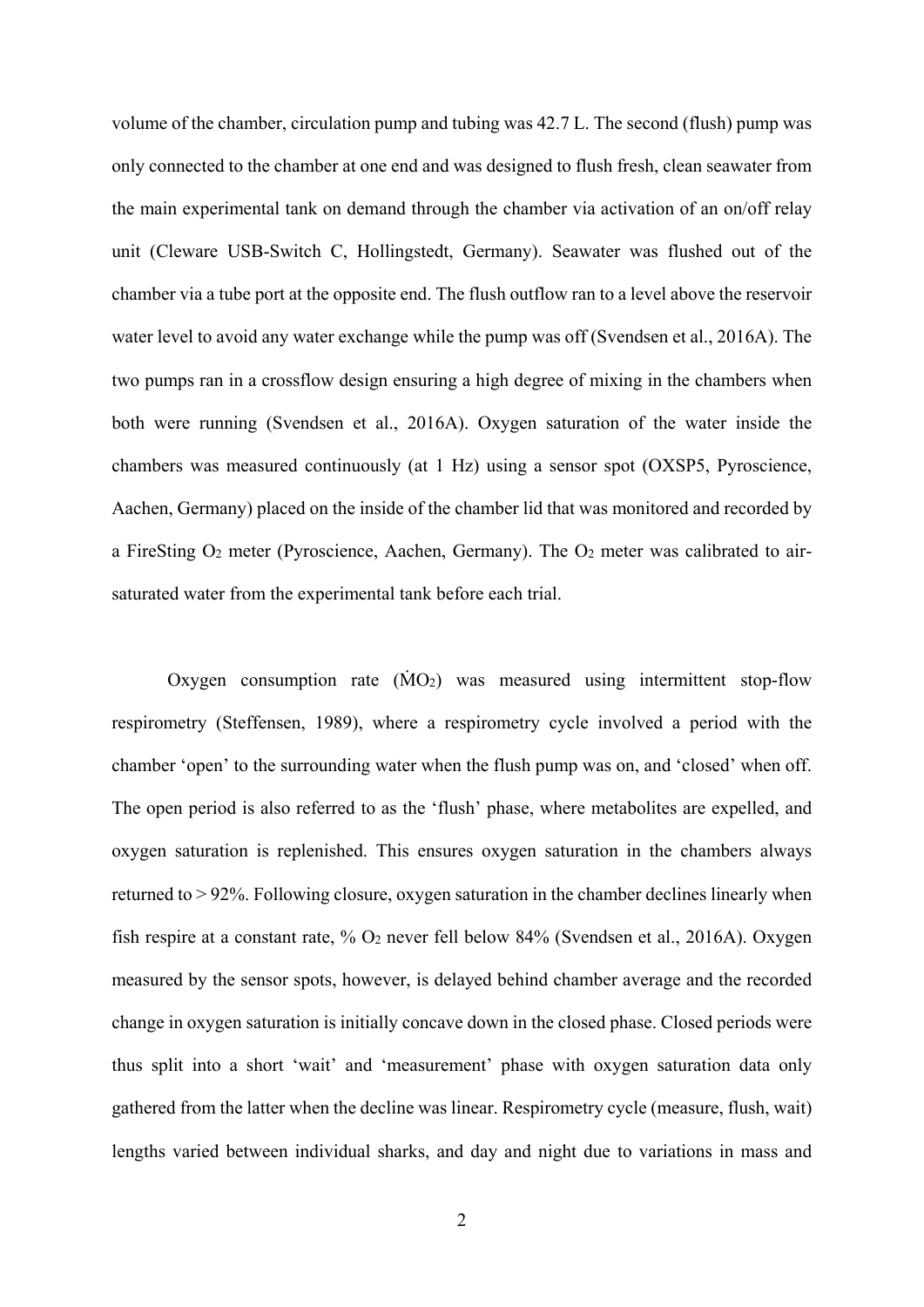activity levels, respectively, with the following ranges: measure day 600-1200 s, night 420-780 s; flush: day and night 240-300 s; wait: day and night 180 s.

The FireSting  $O_2$  meter was connected to a laptop computer with customized respirometry software (LeighResp, John Atkins design) that automated the respirometer cycle and logged oxygen saturation and calculated the change of oxygen saturation decrease per unit time  $\left(\frac{\Delta\% \text{sat}}{\Delta t}\right)$  for each measurement phase.  $\dot{M}O_2$  in units of milligrams of oxygen consumed per hour (mg  $O_2$  h<sup>-1</sup>), was then calculated using the equation:

$$
\dot{M}O_2 = \frac{\Delta\% \text{sat}}{\Delta t} aV_{RE}
$$

where, *a* is the solubility coefficient of oxygen (mg  $O_2$  %sat<sup>-1</sup> L<sup>-1</sup>) in seawater (35 ppt salinity, 17.5°C temperature, ~100 kPa atmospheric pressure; Loligo Systems, Viborg, Denmark) and  $V_{RE}$  is the effective volume of the respirometry chamber (L, chamber minus shark volume estimated as body mass assuming equal density as seawater).

#### *Video recording setup*

Video recordings of animal behaviour during the 24-h measurement period were achieved following the methods detailed in Kelly et al. (2020). Two further IR-sensitive cameras, fitted with custom-built waterproof housings, were submerged within the reservoir tank and placed centrally along the left and right (long) sides of the respirometry chamber (placed 400 mm back from the chamber), in order to record shark lateral posturing and eye states.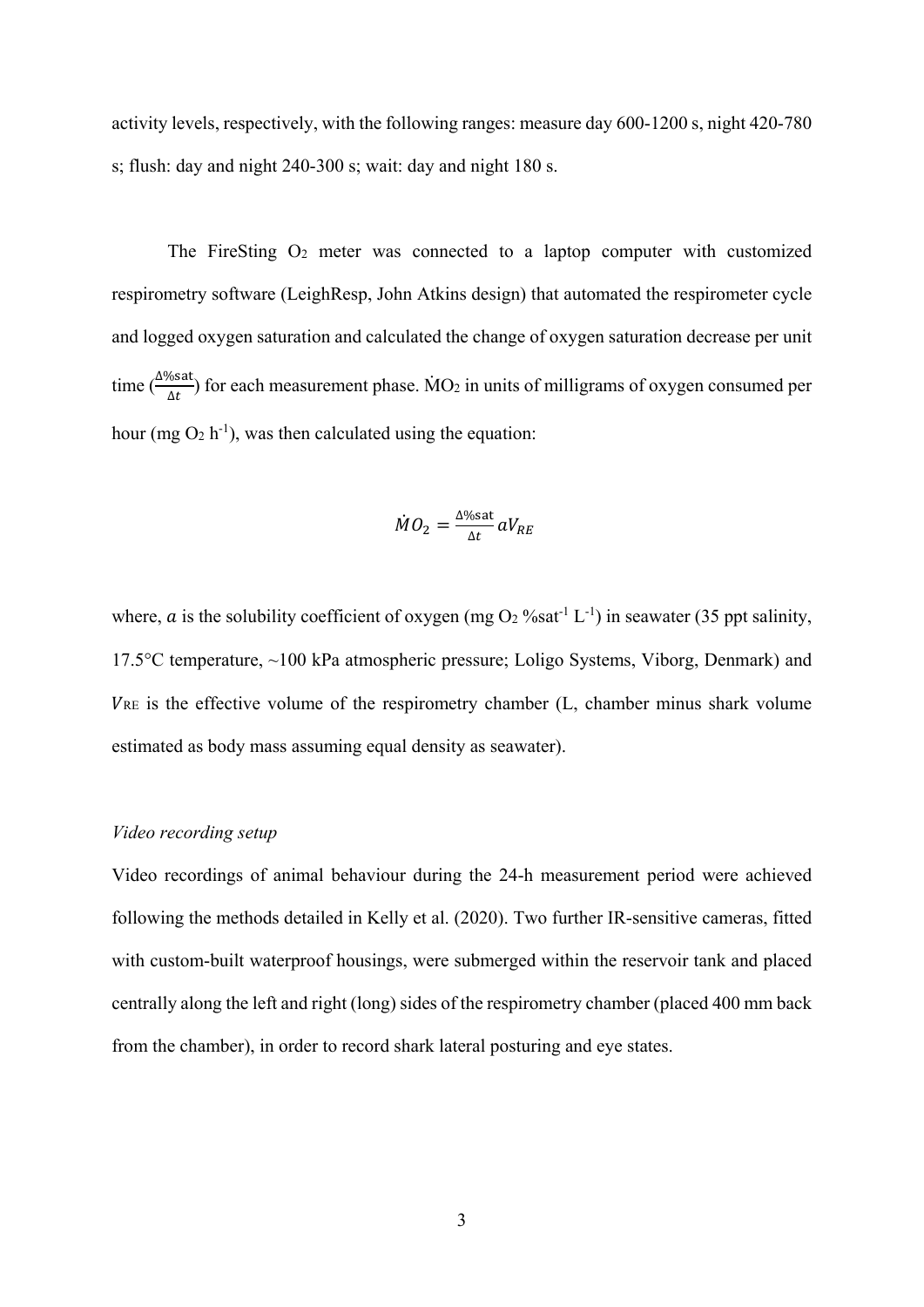## *Experimental protocol*

All trials were carried out in a respirometer held in a larger 1500 L experimental tank (1900 mm diameter, 600 mm depth) supplied continuously with flow-through 1 μm filtered, UV treated (ClearTec UV-C 11W, Pond One, Australia) seawater at 17.5 °C. Animals were individually placed into the sealed respirometry chamber 24 h after last feeding. Automated, intermittent-flow respirometry and video recordings began 48 h later to allow each animal to acclimate to their new conditions and reach a post absorptive state before data collection began. Each protocol then lasted 24 h under a 12:12 light:dark photoperiod regime. Three respirometry cycles were run after each shark was removed to measure background changes in  $O<sub>2</sub>$  (Svendsen et al., 2016A), but these levels were found to be negligible (slopes non-significantly different from zero,  $p > 0.05$ ). Body mass recordings of sharks were taken before and after each protocol via a digital bench scale (Wedderburn WS20110K, Auckland, New Zealand). The respirometry chamber was scrubbed with dilute sodium hypochlorite then thoroughly rinsed with fresh water following the end of each experimental protocol.

#### *Data analysis*

Custom-written software calculated the gradient of the % O2 decline and the associated residual sum of squares  $(R^2)$ .  $\dot{M}O_2$  was then calculated from the decline in oxygen saturation as described above. All metabolic analyses were carried out on residual values from regressions of ṀO2 against body mass (Packard and Boardman, 1988, 1999; Lesku et al., 2009). The first metabolic analysis compared rates during day and night. We regressed the mean day and night MO<sub>2</sub> for each shark against body mass (regression I) and then used a paired Student's t-test on the residuals (accounting for repeated measures) to compare day versus night. We visualized this with residuals of all  $\dot{M}O_2$  values calculated with respect to regression I (Figure 1b). Secondly, we compared differences in residual  $\dot{M}O_2$  between activity states (irrespective of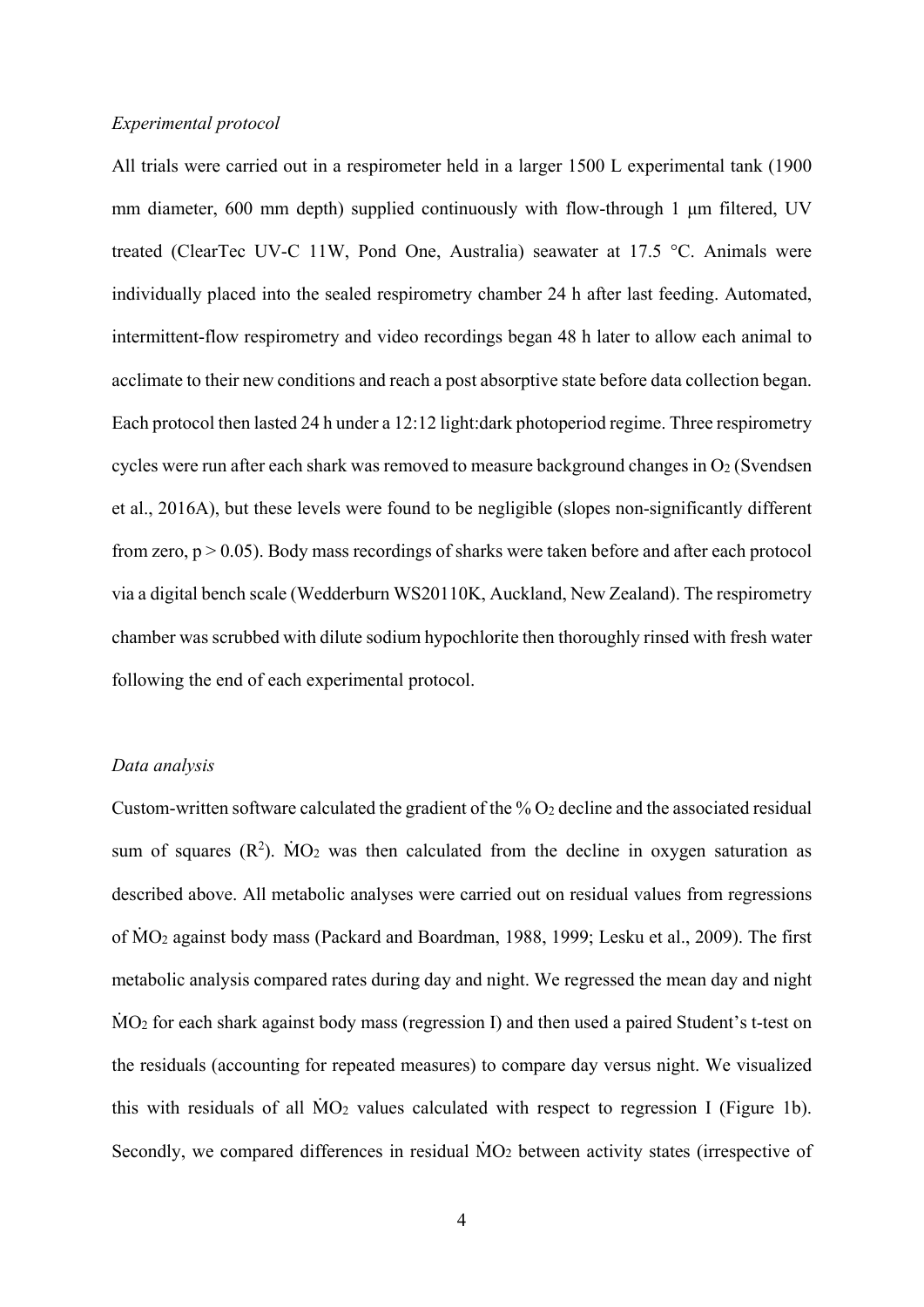photoperiod) (Figure S1). As bouts of each activity state varied greatly in length and  $R^2$  within each measure period, we subsampled data points from all measure periods and applied strict criteria in order to standardize the quality of the data while retaining a large sample size. Each data point met the criteria of an  $R^2 > 0.80$  and a length of  $> 90$  s (in order to clean the data of false  $\dot{M}O_2$  values due to the inherent variability in the measurement of  $O_2$  saturation; 631 of 1452 cycles retained). We recognize that metabolic data with an  $R^2 > 0.95$  is typically considered the most reliable (Svendsen et al., 2016A; 2016B). When we applied a criteria of  $R<sup>2</sup> > 0.95$  to our subsampling method, we obtained data that was qualitatively similar to that which we obtained with an  $R^2 > 0.80$ . Importantly, however, the  $R^2 > 0.80$  data included a much larger sample size which was more amenable to statistical analysis. Similarly, the time criteria of  $> 90$  s maximized sample size (increased with decreasing critical value) while maintaining quality in  $\dot{M}O_2$  values (increased with increasing critical value). We, therefore, regressed the mean swimming, rest and sleep  $\dot{M}O_2$  for each shark against body mass (regression II). The residuals were then used to compare the three activity states with a mixed effects model (individual as random effect; activity as a fixed effect). We conducted Tukey's *post hoc* tests to determine where significance was reached. We visualized this with residuals of all  $\dot{M}O_2$ values calculated with respect to regression II (Figure 1c). Thirdly, activity  $\dot{M}O_2$  data was further partitioned by photoperiod. Not all combinations of activity and photoperiod were included as no sharks engaged in swimming during the day with  $\dot{M}O_2$  values that met selection criteria. We, therefore, regressed the mean  $\dot{M}O_2$  values from the five combinations (night/swimming, day/rest, night/rest, day/sleep, night/sleep) for each shark against body mass (regression III). We used a mixed effects model (individual as a random effect; activity and photoperiod as fixed effects) to determine whether there was a significant difference in residual ṀO2 across the activity and photoperiod combinations. Tukey's *post hoc* tests again determined where significance was reached. We visualized this with residuals of all  $\dot{M}O_2$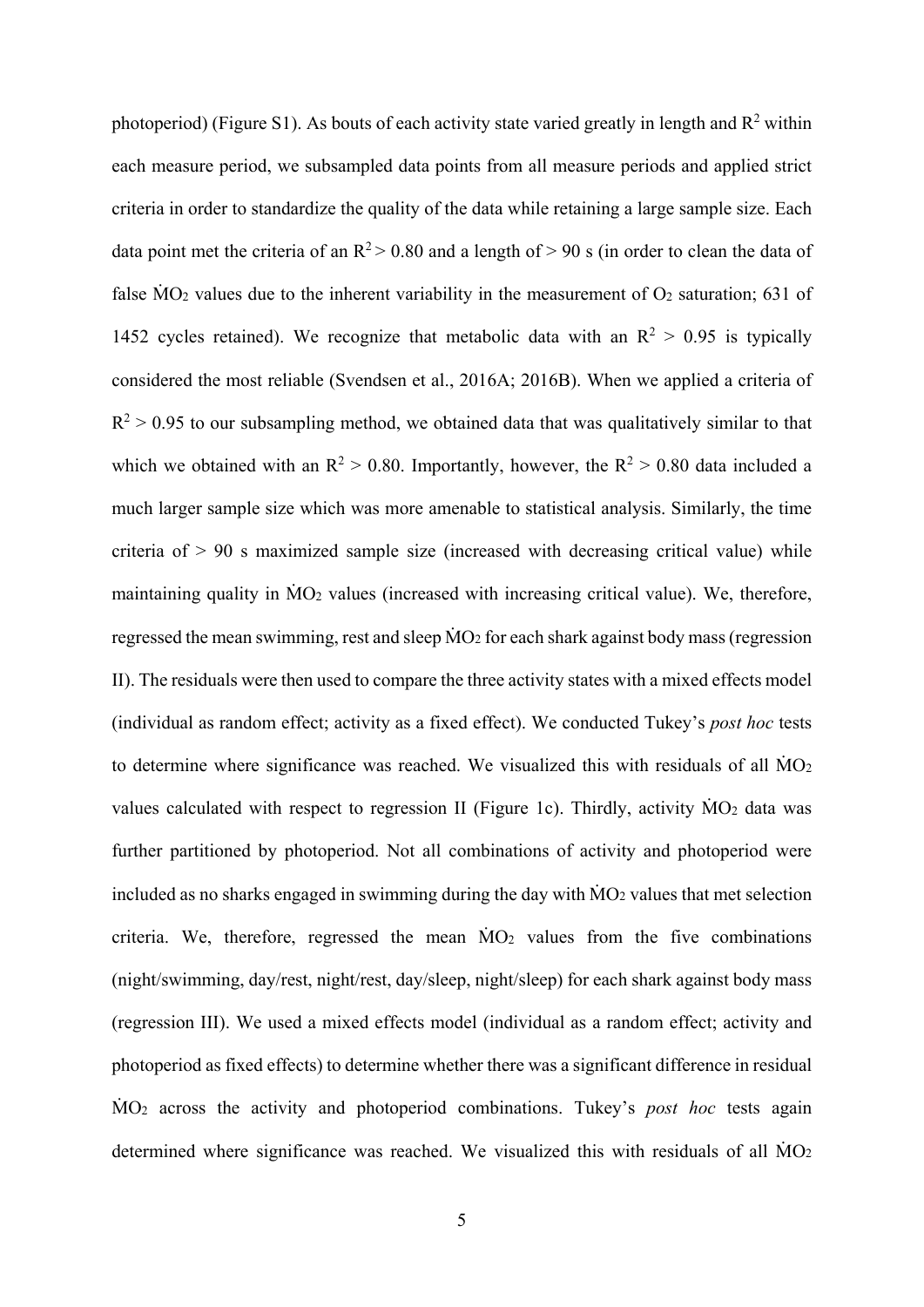values calculated with respect to regression III (Figure 1d). A mixed effects model (individual as random effect; activity and activity length as fixed effects) was used to distinguish whether rest and sleep duration affected rest and sleeping residual  $\dot{M}O_2$  values calculated from regression III. All rest and sleeping residual  $MO<sub>2</sub>$  values were used in this analysis and needed cube-root transformation to satisfy the normality assumption of the model. We visualized these data with a scatter-plot of back-transformed residual ṀO2 values (Figure 1e). Generalized linear mixed effects models with binomial distribution, in which individual was set as random effect, were used to compare differences in posture and eye state between activity states and photoperiods (Figure 2a-d). Finally, respirometry cycles were subsampled according to posture (flat, upright, swimming) and the same criteria as above was applied to clean the data (612 of 1393 cycles retained). As day/swimming was, again, not represented by any  $\dot{M}O_2$  values, we regressed the mean  $\dot{M}O_2$  values from the five represented posture/photoperiod combinations for each shark against body mass (regression IV). To obtain a normal distribution of residuals, a log10-log10 transformation was needed for regression IV. We also combined the five available crosses of posture and photoperiod to form a single variable (levels of night/swimming, day/upright, night/upright, day/flat, night/flat) to perform a mixed effects model (individual as a random effect; posture and photoperiod as fixed effects) on the residual ṀO2 values. Again, Tukey's *post hoc* tests determined where significance was reached. To calculate residuals of ṀO2 values for visualization, values were firstly back-transformed (Figure 2e). All analyses were conducted in R (v 1.0.143), using lme4 package for mixed effects models.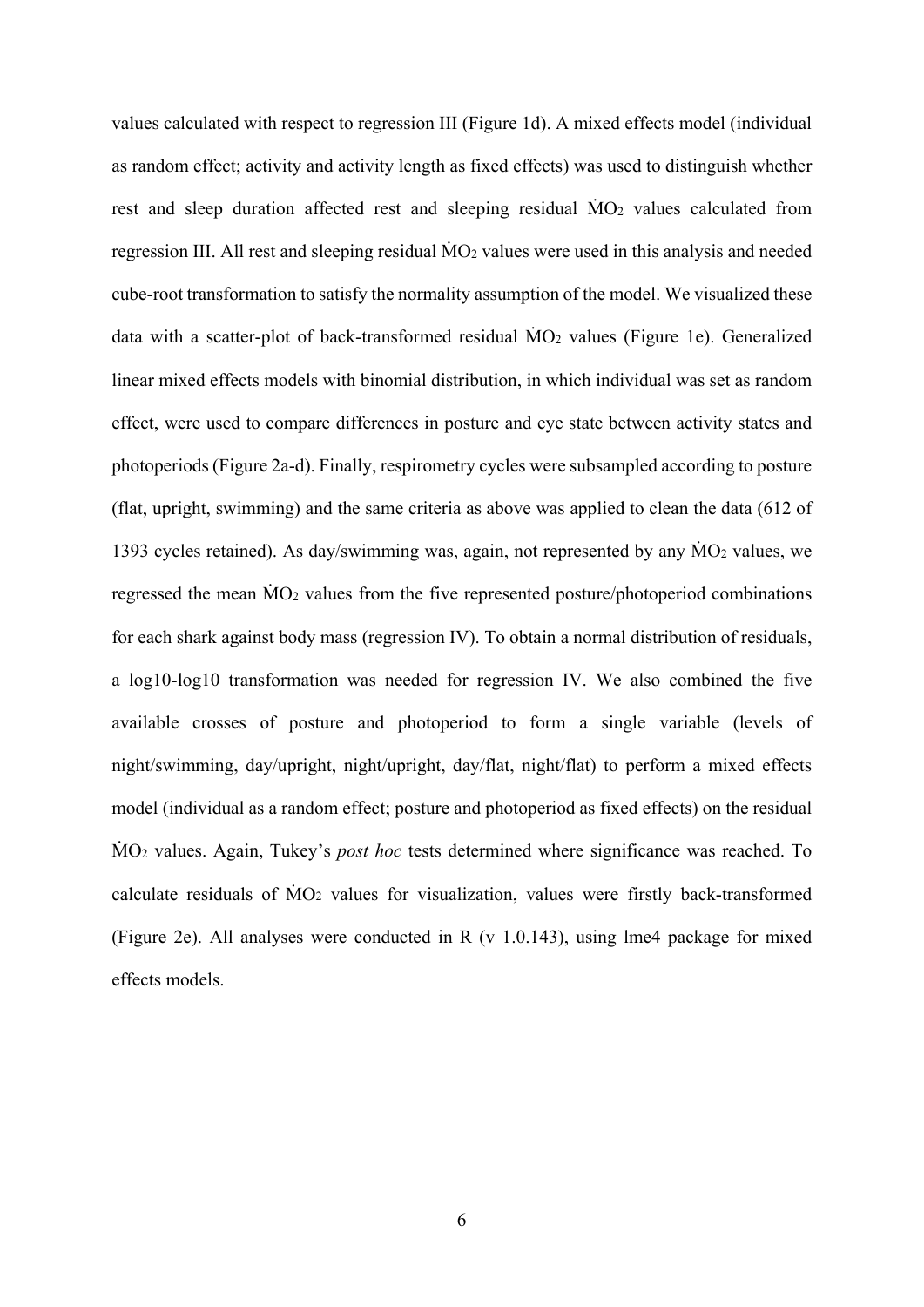

Figure S1. Time series of  $\dot{M}O_2$  levels across three activity states (blue indicates sleep; grey denotes rest; red reflects swimming) using subsampled data points from intermittent-flow respirometry for a single shark over a 24-h period (L:D 12:12). Only values that satisfied applied criteria of an  $R^2 > 0.80$  and a length of  $> 90$  s were used.